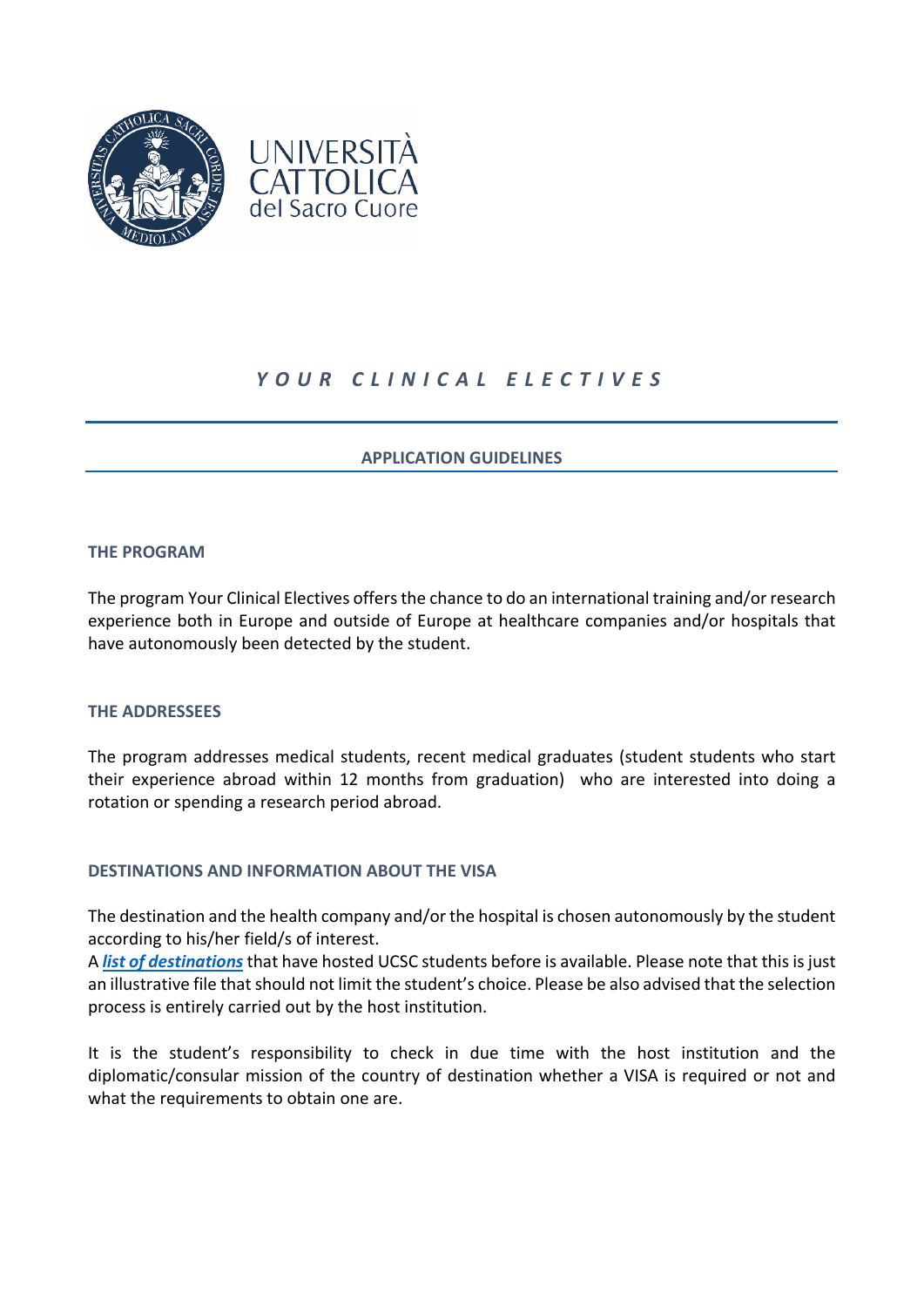### **SCHOLARSHIP**

Scholarship ranging from 400 to 500€ a month are available. The amount due changes depending on the destination that is chosen by the student and the income bracket he/she belongs to. The scholarship is dispensed for a minimum of a month stay to a maximum of three months stay as a reimbursement for travel and stay.

Recent medical graduates will be dispensed a 500€ one-time scholarship.

More information about the scholarship follow:

- it will be dispensed to all participants submitting the requested documents within the deadline;
- it can not be combined with any other fund dispensed by UCSC International office nor can it be combined with funds that can be requested while abroad through different programs

# **REIMBURSEMENT AND DOCUMENTS TO SUBMIT UPON RETURN**

The scholarship will be dispensed as follows\*\*.

A first installment of the scholarship, corresponding to 70% of the total amount, will be dispensed about 30/40 days after departure and upon receipt of the following documents:

- Flight Details
- documents sent by the international office duly filled and signed
- Flight ticket accompanied by details of expenditure.

The balance of the scholarship, corresponding to the remaining 30% of the total amount, will be dispensed about 30/40 days of receipt by the international office of the following documents:

- Final Report, 2 pages in total, with original signature and on headed paper
- receipts of expenditure (if requested)

\*\*students spending a single month abroad will be dispensed the amount due in a single instalment upon their return.

**PLEASE NOTE: the Final Report and the receipts – if any – must be submitted no later than 30 days after the end of the internship. Scholarships will not be dispensed to candidates not meeting the deadline.**